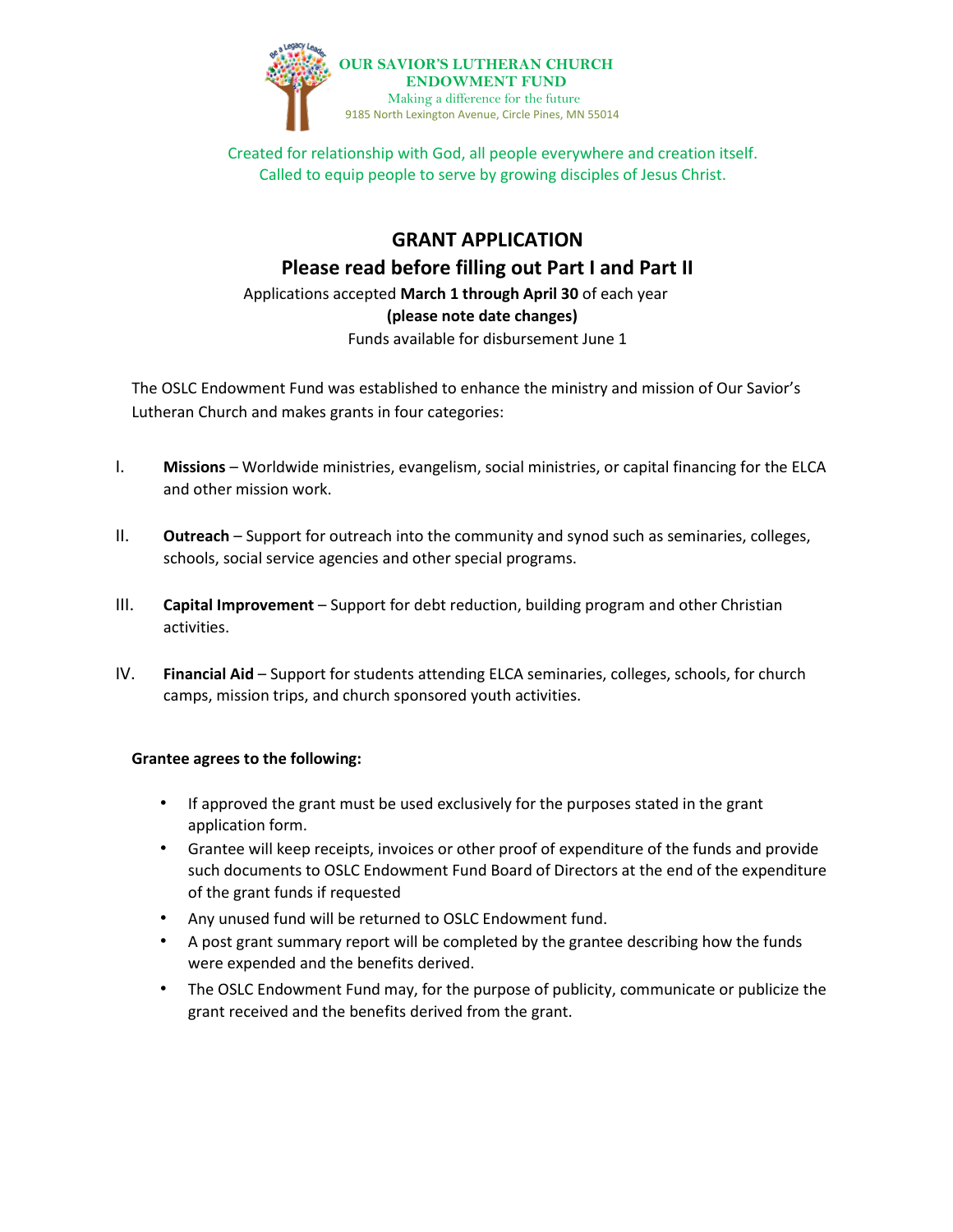

#### **GRANT APPLICATION PART I**

|                                                                                                                                                                  | Amount of Request: \$_______________ |  |
|------------------------------------------------------------------------------------------------------------------------------------------------------------------|--------------------------------------|--|
|                                                                                                                                                                  |                                      |  |
|                                                                                                                                                                  |                                      |  |
|                                                                                                                                                                  |                                      |  |
|                                                                                                                                                                  |                                      |  |
|                                                                                                                                                                  |                                      |  |
|                                                                                                                                                                  |                                      |  |
|                                                                                                                                                                  |                                      |  |
|                                                                                                                                                                  |                                      |  |
|                                                                                                                                                                  |                                      |  |
|                                                                                                                                                                  |                                      |  |
|                                                                                                                                                                  |                                      |  |
|                                                                                                                                                                  |                                      |  |
| Check made payable to:<br>(which organization NOT individual unless school grant recipient,<br>If it cannot be written to organization, please explain why not.) |                                      |  |
|                                                                                                                                                                  |                                      |  |
|                                                                                                                                                                  |                                      |  |

\_\_\_\_\_\_\_\_\_\_\_\_\_\_\_\_\_\_\_\_\_\_\_\_\_\_\_\_\_\_\_\_\_\_\_\_\_\_\_\_\_\_\_\_\_\_\_\_\_\_\_\_\_\_\_\_\_\_\_\_\_\_\_\_\_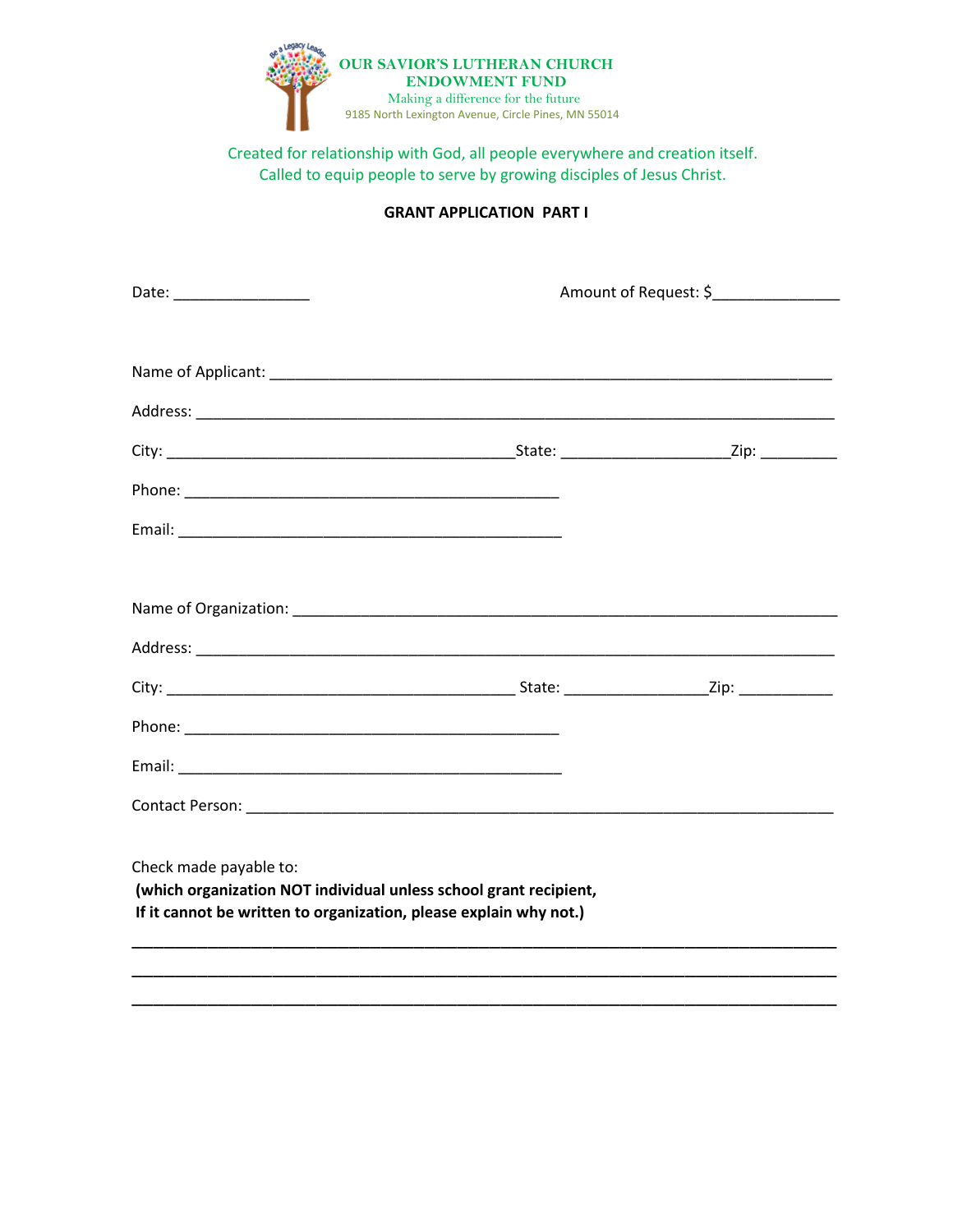

#### **GRANT APPLICATION Part II**

1. List which category your request is in and provide details (Mission, Outreach, Capital Improvement, or Financial Aid)

2. Describe how the grant will enhance the mission and ministry of Our Savior's.

3. What other factors should the committee consider in evaluating this request? If the recipient is an organization, include a description of its mission, community it serves and other sources of funding.

4. When and in what form can we expect a report on the use of the grant and its effectiveness? Please be as specific as possible.